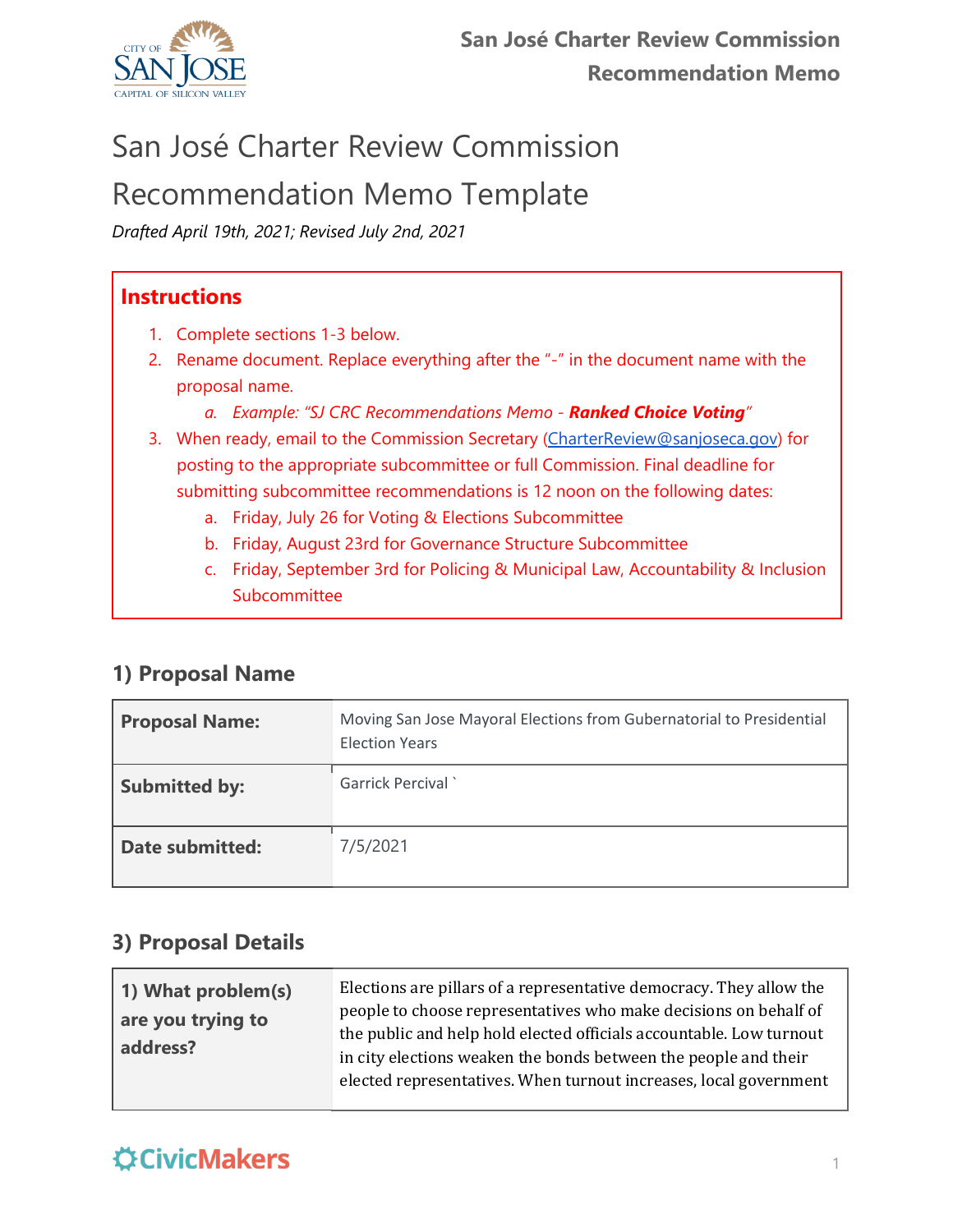

| Before suggesting a<br>solution, it is important to<br>be clear about the problem<br>you aim to solve. | becomes more representative and responsive to the broader public.<br>A more responsive and representative government is particularly<br>important in a racially and ethnically diverse city like San Jose.                                                                                                                                                                                                                                                                                                                                                                                                                                                                                                                                                                                                                                                                                      |
|--------------------------------------------------------------------------------------------------------|-------------------------------------------------------------------------------------------------------------------------------------------------------------------------------------------------------------------------------------------------------------------------------------------------------------------------------------------------------------------------------------------------------------------------------------------------------------------------------------------------------------------------------------------------------------------------------------------------------------------------------------------------------------------------------------------------------------------------------------------------------------------------------------------------------------------------------------------------------------------------------------------------|
|                                                                                                        | Historically, voter turnout in city elections is lower than in races for<br>elected office in higher levels of government. The low rate of<br>participation is partly a product of the timing of many city<br>elections.(1) Political reformers more than a century ago advocated<br>for "isolated" or "off-cycle" city elections which are scheduled in<br>years separate from state (gubernatorial) and national<br>(presidential) contests. Off-cycle elections, it was argued, allowed<br>voters to concentrate on local issues and candidates. They were also<br>seen as tool to combat the power of 19th and early 20th century<br>urban political machines who relied on the political support of racial<br>and ethnic minorities and newly naturalized citizens. Middle-and-<br>upper class, predominately white, voters were often seen as<br>protectors of "good government." (2)     |
|                                                                                                        | In elected contests for San Jose mayor-the only at-large elected<br>position in the city-voter turnout rates are relatively low. Although<br>mayoral contests are not isolated elections in the traditional use of the<br>term, the placement of the mayor's race in gubernatorial election years<br>depresses turnout. Voter registration and turnout data covering the<br>past four mayoral election cycles (2018, 2014, 2010, 2006) reveal that<br>on average, less than half of city's registered voters (43.4%) cast ballots<br>in the mayor's race. Research suggests moving the timing of San Jose's<br>mayoral elections to presidential years would increase voter turnout in<br>a range of 28% to 33%. In San Jose, this would equate to 148,203 to<br>169,375 additional voters in any given mayoral election using current<br>voter registration figures (529,299) in the city. (3) |
|                                                                                                        | Moving San Jose's mayoral elections to presidential years would<br>position the city as a leader behind statewide efforts designed to<br>increase voter participation in our local elections. It would help signal<br>that San Jose values a larger more racially and ethnically inclusive<br>electorate that reflects the city's demographic and socio-economic<br>characteristics. The change would give greater voice to people too<br>often left out of our city's politics and political discourse. It would<br>strengthen our democracy in ways that match the city's 21 <sup>st</sup> century<br>ideals.                                                                                                                                                                                                                                                                                 |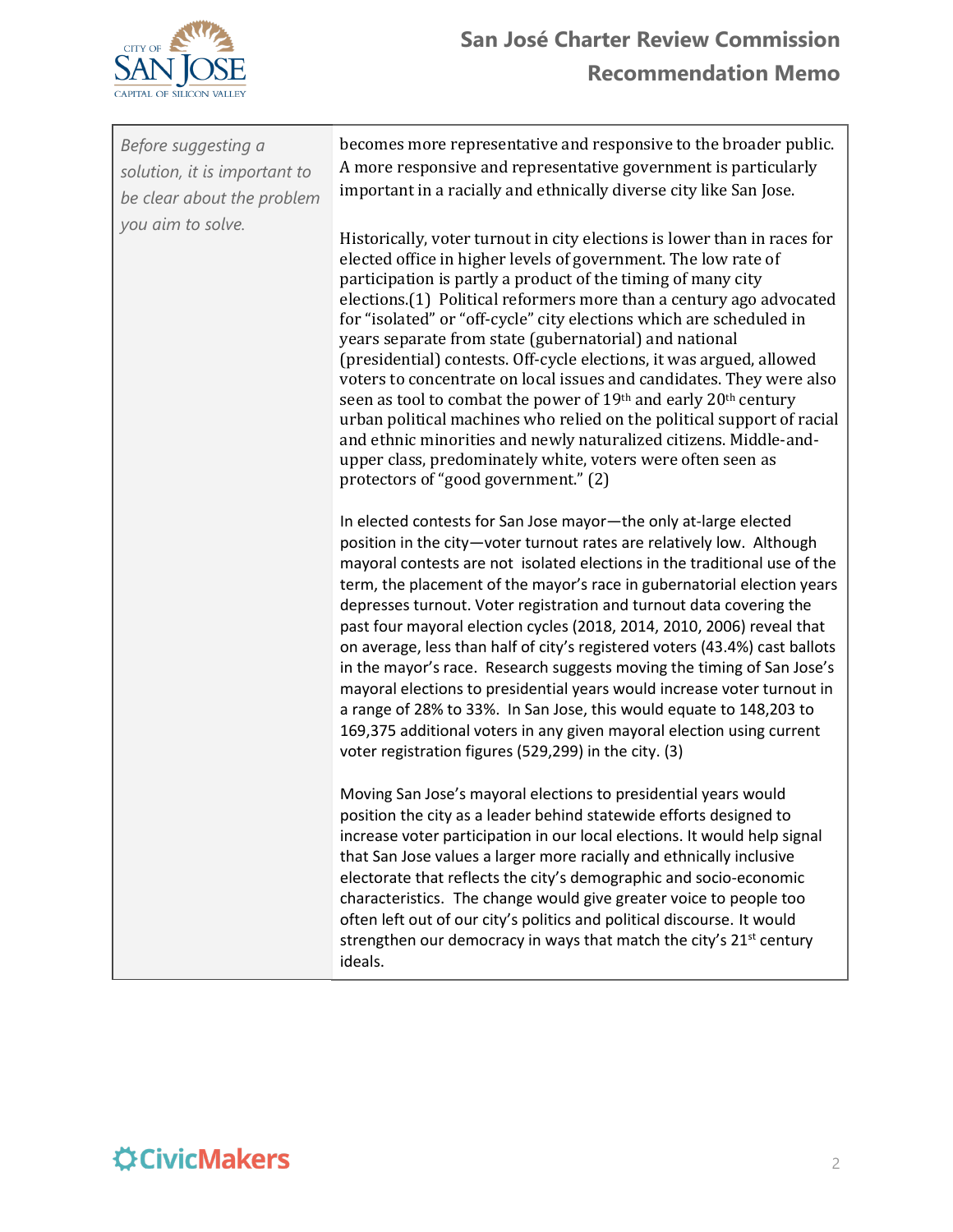

| 2) How has this                                                                                                                                                          | Moving the mayoral elections to presidential years should increase the                                                                                                                                                                                                                                                                                                                                                                                                                                                                                                                                                                                                                                                                                                                                                                                                                                                                                                                                                                      |
|--------------------------------------------------------------------------------------------------------------------------------------------------------------------------|---------------------------------------------------------------------------------------------------------------------------------------------------------------------------------------------------------------------------------------------------------------------------------------------------------------------------------------------------------------------------------------------------------------------------------------------------------------------------------------------------------------------------------------------------------------------------------------------------------------------------------------------------------------------------------------------------------------------------------------------------------------------------------------------------------------------------------------------------------------------------------------------------------------------------------------------------------------------------------------------------------------------------------------------|
| problem possibly                                                                                                                                                         | likelihood that the winner of the contest has competed for votes in an                                                                                                                                                                                                                                                                                                                                                                                                                                                                                                                                                                                                                                                                                                                                                                                                                                                                                                                                                                      |
| benefited or burdened                                                                                                                                                    | electorate that more closely resembles the racial, ethnic, and socio-                                                                                                                                                                                                                                                                                                                                                                                                                                                                                                                                                                                                                                                                                                                                                                                                                                                                                                                                                                       |
| people, especially                                                                                                                                                       | economic characteristics of the city.                                                                                                                                                                                                                                                                                                                                                                                                                                                                                                                                                                                                                                                                                                                                                                                                                                                                                                                                                                                                       |
| <b>BIPOC, low-income,</b>                                                                                                                                                | The city's current mayoral election process, characterized by relatively                                                                                                                                                                                                                                                                                                                                                                                                                                                                                                                                                                                                                                                                                                                                                                                                                                                                                                                                                                    |
| undocumented and                                                                                                                                                         | low turnout, would be less problematic if members of the voting public                                                                                                                                                                                                                                                                                                                                                                                                                                                                                                                                                                                                                                                                                                                                                                                                                                                                                                                                                                      |
| immigrant, those                                                                                                                                                         | shared the same policy preferences, or had the same experiences with                                                                                                                                                                                                                                                                                                                                                                                                                                                                                                                                                                                                                                                                                                                                                                                                                                                                                                                                                                        |
| experiencing                                                                                                                                                             | government, as nonvoters do.                                                                                                                                                                                                                                                                                                                                                                                                                                                                                                                                                                                                                                                                                                                                                                                                                                                                                                                                                                                                                |
| houselessness, etc.?<br>Is there data that speaks to<br>the impact of this problem?<br>What does the<br>disaggregated data tell us?                                      | Political science research, however, shows this is not the case. White<br>residents, and residents with higher incomes and greater financial<br>resources are, on average, more likely to vote in city elections. On<br>issues surrounding policing, housing, or the environment (among other<br>issues) where the interests and experiences of racial and ethnic<br>minorities and lower income residents diverge from White residents<br>and those with greater incomes, low voter participation can restrict the<br>scope of political and policy debates. Low participation can indirectly<br>skew city policy by not only influencing who gets elected but also who<br>the mayor feels most accountable to.                                                                                                                                                                                                                                                                                                                            |
| 3) What change are<br>you proposing?<br>Describe the revision to<br><b>San José's Charter</b> that you<br>are proposing. Include<br>relevant Charter section<br>numbers. | Change the timing of San Jose's mayoral elections from the<br>gubernatorial cycle to the presidential cycle beginning in 2024. This<br>change would require amending Article XVI Section 1600 "Municipal<br>Elections" of the City Charter. To initially sequence the city's<br>mayoral elections to the presidential cycle, the candidate elected<br>mayor in 2022 would serve a 2 year term with that term expiring in<br>2024. All candidates for mayor, including the incumbent mayor,<br>would be eligible to run for a regular 4 year mayoral term in 2024.<br>Thereafter, a mayoral election would be held every four years<br>during the presidential cycle. A mayoral candidate elected to office<br>in 2022 would be eligible to serve the initial two year term plus two<br>additional (regular) four year terms as currently allowed under<br>Section 402 of the City Charter. A person's total time in the mayor's<br>office could reach a total of 10 years if they win office in 2022 and<br>are reelected in 2024 and 2028. |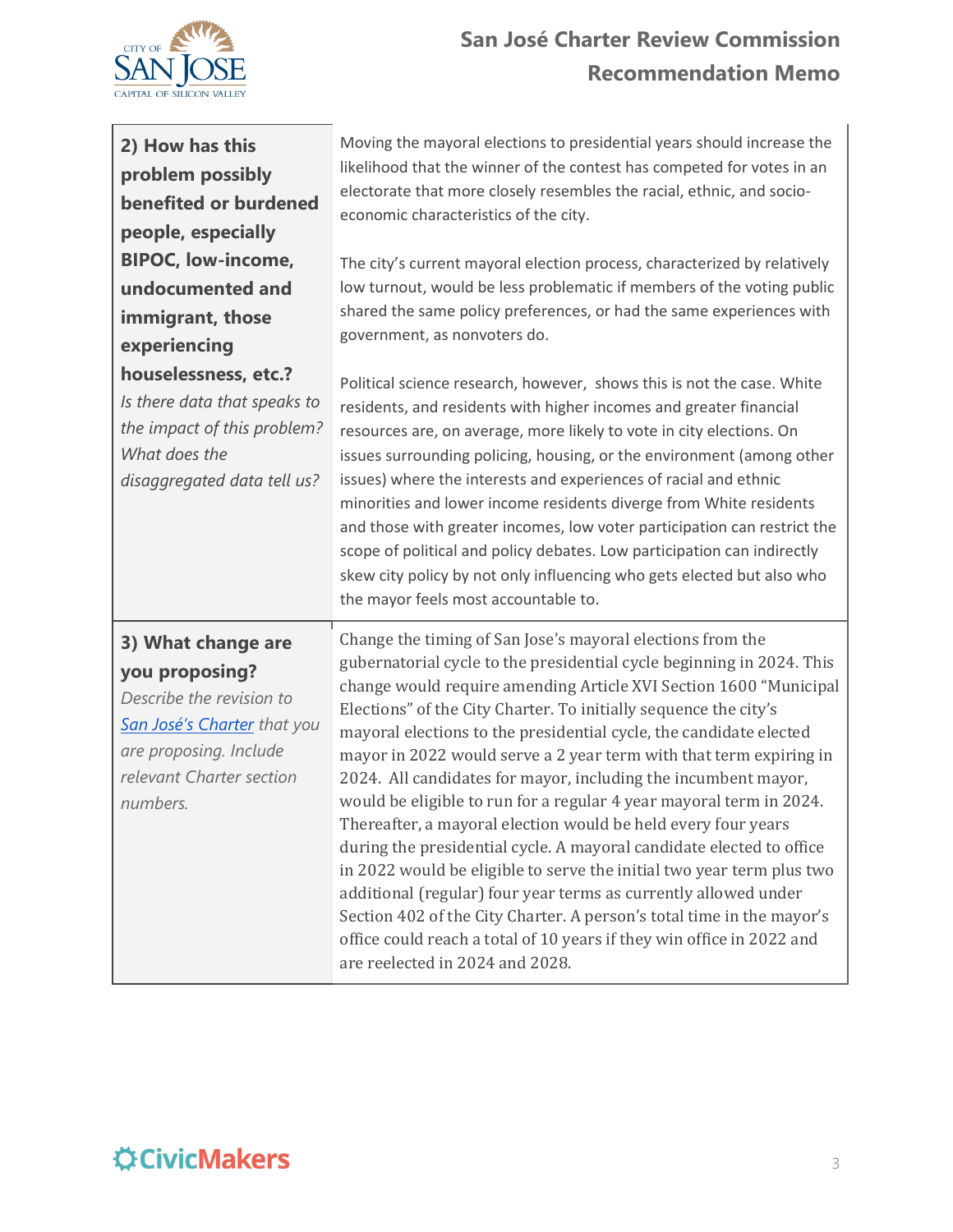

| 4) Is this change<br>feasible?<br>Think through the revision<br>you are proposing. Is it<br>legally possible? Is it<br>practical? If there are<br>questions you cannot<br>answer, list them here.                 | Yes. Peer-reviewed political science research provides clear<br>evidence that if the goal is to increase voter turnout in mayoral<br>elections, then most impactful reform is to move the timing of those<br>elections to presidential years. (4) (5) The change is legally possible<br>but it would require a change to the charter since the charter<br>structures the timing of San Jose's mayoral elections.                                                                                                                                                                                                                                                                                                                                                                                                                                                                                                                                                                                                                                                                                                                                                                                                                                               |
|-------------------------------------------------------------------------------------------------------------------------------------------------------------------------------------------------------------------|----------------------------------------------------------------------------------------------------------------------------------------------------------------------------------------------------------------------------------------------------------------------------------------------------------------------------------------------------------------------------------------------------------------------------------------------------------------------------------------------------------------------------------------------------------------------------------------------------------------------------------------------------------------------------------------------------------------------------------------------------------------------------------------------------------------------------------------------------------------------------------------------------------------------------------------------------------------------------------------------------------------------------------------------------------------------------------------------------------------------------------------------------------------------------------------------------------------------------------------------------------------|
| 5) Who might benefit<br>from or be burdened<br>by this change?<br>Is there data that speaks to<br>the potential impact of this<br>change? What are the<br>potential unintended<br>consequences of this<br>change? | All residents of San Jose could potentially benefit from this change<br>as it would strengthen the connection between voters and their<br>elected representatives in city government. This could potentially<br>increase public confidence and/or trust in city government. Racial<br>and ethnic minorities and lower income residents with traditionally<br>lower rates of participation in gubernatorial election years would<br>experience benefits that are especially impactful. These residents<br>are much more likely to vote in presidential year contests which will<br>likely increase the mayor's responsiveness to their concerns and<br>policy preferences. As noted above, publicly available data suggests<br>voter turnout in the city's mayoral race would likely increase by<br>28% to 33% when averaged over time.                                                                                                                                                                                                                                                                                                                                                                                                                         |
| 6) What are the<br>arguments against this<br>proposal?<br>Summarize the arguments<br>you expect or data you<br>have found in opposition to<br>this recommendation.                                                | Several arguments have been made against moving the time of<br>mayoral elections to presidential years. First, it is argued city issues<br>would get lost in the "noise" of presidential year contests. As a<br>result, voters would not have enough information to make "good"<br>choices about local candidates or local issues.<br>These claims are false and have no supporting evidence in peer-<br>reviewed academic research. Under current policy, the city's<br>mayoral elections held in gubernatorial years already compete for<br>attention with "up ballot" races (e.g. governor, attorney general,<br>secretary of state, etc.) and numerous statewide ballot initiatives.<br>Researchers have long documented that American voters have low<br>levels of "textbook" knowledge about politics and government. (6)<br>Instead of gathering complex or technical policy information, voters<br>often use what political scientists call "information shortcuts" (such<br>as candidate or issue endorsements issued by a political party,<br>interest group, newspaper, or other trusted source), to help make<br>more informed decisions at election time. There is no data or<br>evidence that suggests voters become less knowledgeable (or more |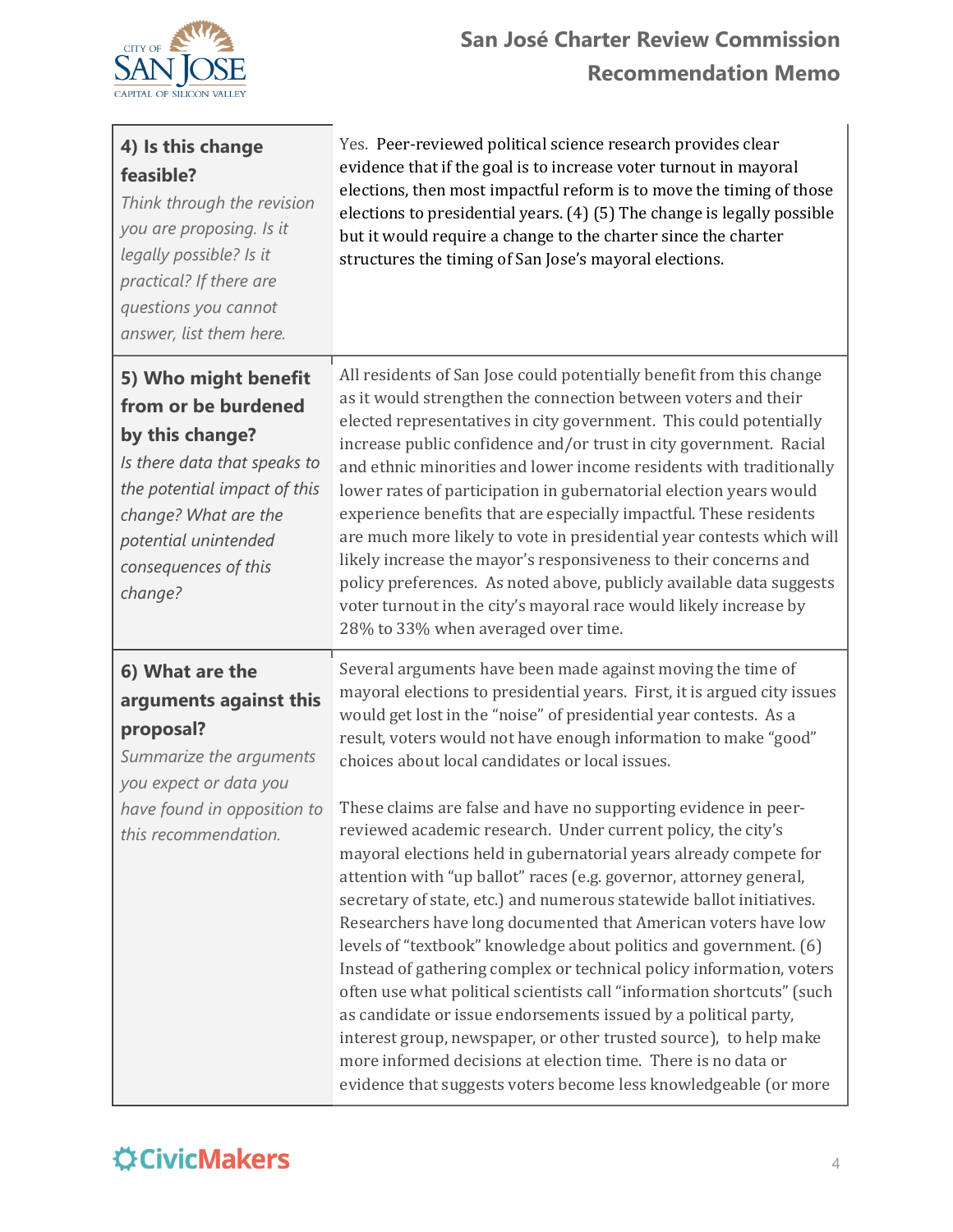

|                                                                                                                                                                                                                                                                        | confused) about local issues or candidates when mayoral elections<br>are held in presidential years.<br>Second, it is argued that removing the mayor's race from the<br>gubernatorial cycle will depress turnout in odd-numbered City Council<br>district elections which are held at the same time. This presumes,<br>however, that a large share of voters cast ballots for city council<br>because of the mere presence of a mayor's race. Political science<br>research on California municipal elections shows mayoral races have no<br>statistically significant effect on voter turnout in city council races. (7) |
|------------------------------------------------------------------------------------------------------------------------------------------------------------------------------------------------------------------------------------------------------------------------|---------------------------------------------------------------------------------------------------------------------------------------------------------------------------------------------------------------------------------------------------------------------------------------------------------------------------------------------------------------------------------------------------------------------------------------------------------------------------------------------------------------------------------------------------------------------------------------------------------------------------|
| 7) Must this be a<br><b>Charter revision?</b><br>Can this problem be<br>addressed without<br>changing the charter (e.g.,<br>Council action, cultural<br>change)? If not, should this<br>be a policy<br>recommendation to be<br>included in the<br>Commission's report? | Yes. As noted above, the San Jose's City Charter structures the timing<br>of city elections. Moving the timing of the mayoral elections can thus<br>only be done by a change to the City Charter.                                                                                                                                                                                                                                                                                                                                                                                                                         |
| 8) Are there other<br>examples of this<br>change?<br>If you have found other<br>examples of this change,<br>please share them and any<br>outcomes that have been<br>observed.                                                                                          | A number of cities in California hold mayoral election in presidential<br>years including Fresno, Riverside, Sacramento, and San Diego. A formal<br>study of turnout in these cities has not been done, but research<br>indicates moving the timing of mayoral elections to presidential years<br>has the largest effect on turnout of any potential policy change.                                                                                                                                                                                                                                                       |

### **3) Proposal Research & Citations**

List below the results of any research conducted to inform this memo.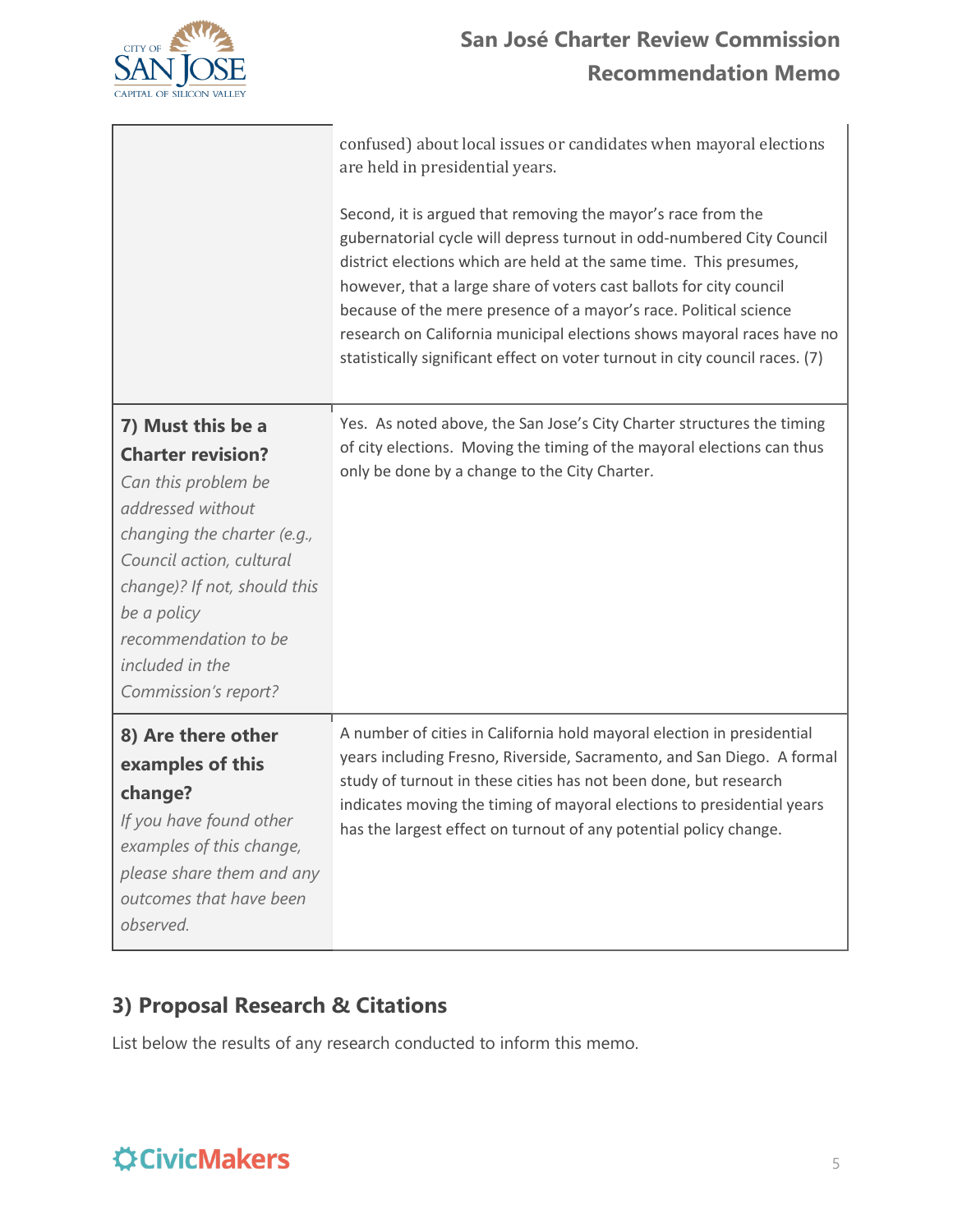

| <b>List of citations</b><br>All data must be cited so<br>that Commissioners who<br>are not part of the<br>Subcommittee in question<br>may locate the source of<br>information as needed.         | 1) https://www.pewresearch.org/fact-tank/2014/07/24/voter-turnout-<br>always-drops-off-for-midterm-elections-but-why/<br>2) Terry Christensen and Tom Hogen-Esch (2006), Local Politics: A<br>Practical Guide to Governing at the Grassroots. Routledge.<br>3). Please see memo submitted by Commissioner Garrick Percival on<br>March 17, 2021.<br>https://sanjose.legistar.com/MeetingDetail.aspx?ID=862242&GUID=0E<br>C9026E-D91D-4439-951C-5657602D9E01&Options=&Search=<br>4) Zoltan Hajnal and Paul Lewis "Municipal Institutions and Voter<br>Turnout in Local Elections," Urban Affairs Review (2003), 38, 5: 645-<br>668.<br>5) Melissa Marschall and John Lappie's 2016 report "Mayoral Elections<br>in California, 1995-2014" at<br>https://kinder.rice.edu/sites/default/files/documents/FINAL CA LEAP<br>REPORT 0310.pdf<br>6) Samuel L. Popkin. 1991. The Reasoning Voter. Communication and<br>Change in Presidential Campaigns. University of Chicago Press.<br>7) See again, Zoltan Hajnal and Paul Lewis "Municipal Institutions and<br>Voter Turnout in Local Elections," Urban Affairs Review (2003), 38, 5:<br>645-668. |
|--------------------------------------------------------------------------------------------------------------------------------------------------------------------------------------------------|----------------------------------------------------------------------------------------------------------------------------------------------------------------------------------------------------------------------------------------------------------------------------------------------------------------------------------------------------------------------------------------------------------------------------------------------------------------------------------------------------------------------------------------------------------------------------------------------------------------------------------------------------------------------------------------------------------------------------------------------------------------------------------------------------------------------------------------------------------------------------------------------------------------------------------------------------------------------------------------------------------------------------------------------------------------------------------------------------------------------------------------------|
| Any speakers who<br>presented to the<br>subcommittee must be<br>listed.<br>Include name, title,<br>affiliations, etc., along with<br>a brief summary of the<br>information presented by<br>them. | Dr. Terry Christensen. Political Science Professor Emeritus, San Jose<br><b>State University</b><br>Dr. Mary Currin-Percival, Associate Professor of Political Science, San<br>Jose State University<br>On March 17, 2021 Professor Christensen provided the Charter Review<br>Commission an overview of previous changes made the San Jose City<br>Charter including changes to city election law. Professor Currin-Percival<br>provided the Commission with an analysis of voter turnout rates in<br>recent San Jose's mayoral elections and discussed the potential effects<br>of moving mayoral elections to presidential years.                                                                                                                                                                                                                                                                                                                                                                                                                                                                                                         |
| <b>Relevant Links</b><br>Provide links or locations of<br>the information in this<br>research as much as                                                                                         | Voter registration data used to calculate voter turnout rates can also be<br>found at the Registrar of Voters' website<br>https://www.sccgov.org/sites/rov/Resources/Pages/Statistics.aspx                                                                                                                                                                                                                                                                                                                                                                                                                                                                                                                                                                                                                                                                                                                                                                                                                                                                                                                                                   |